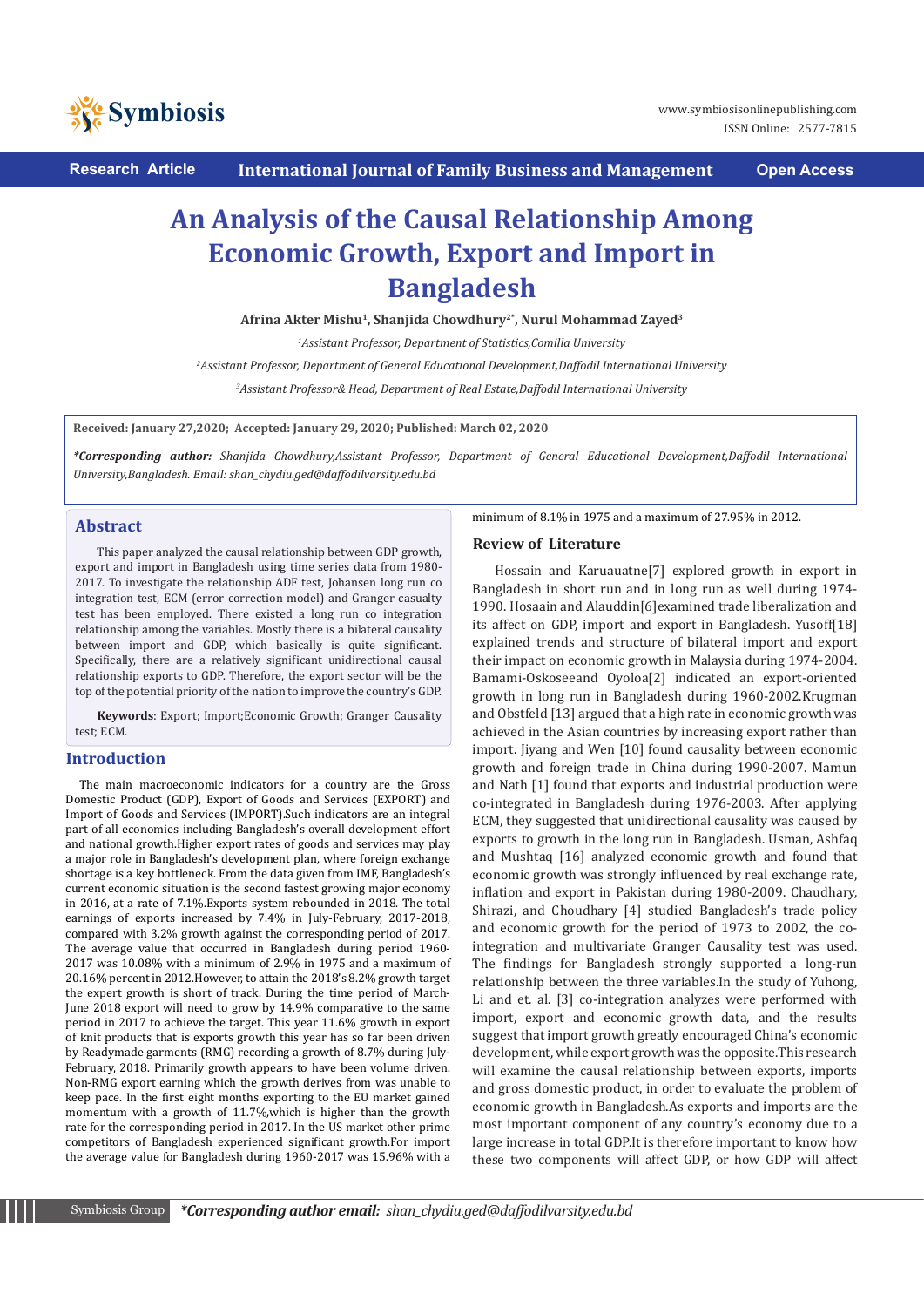them, the causality issue. In this regards, we will determine the causality between exports and imports.

# **Methodology**

 This study using the annual data of export, import and GDP for Bangladesh over the period of 1980-2017 from World Development Indicator (WDI) 2018. To eradicate the problem of heteroscedasticity all data of this study expressed in logarithm and denoted as LnGDP, LnEx and LnIm.

#### LnGDP=f (LnEx&LnIm)

The following five tests are used in this research: Unit Root Test, Cointegration Test, Error Correction Model, Impulse Response Function, and Causality Test.After compilation of the data, empirical results were obtained by using MS Excel and econometric program Eviews 10.

#### **Results and Discussions**

 To obtain better insight about the behavior of export, imports and economic growth, the statistical output (Table 1) presents the descriptive statistics. The standard deviation of the export, import and economic growth seems to move closely together.

The specific focus of this study is to investigate the data's stationary properties (exports, imports, and GDP) by using the Augmented Dickey-Fuller (ADF) and Phillips –Perron (PP).

Result in Table 2 indicates that all variables, exports, imports and GDP, is non-stationary in their level. However, in the first difference they became stationary, and are integrated in order one (1). The study's findings also show that exports, imports and GDP have a long-term equilibrium relationship.As variables are integrated of order 1, we can test whether or not they are co-integrated (Engel and Granger, 1987). The number of co-integrating relationships was tested using the method proposed by Johansen (1988) and Johansen and Juselius (1990).Using the Akaike Information Criterion (AIC), Hernan- Quinn criterion (HQ), and Schwartz Criterion (SC), the optimum lag length of the level VAR system is calculated. The number of co-integrating relationships among the variables under consideration is listed below the table.

| Table 1: Descriptive Statistics of study variables |                      |          |             |  |  |  |
|----------------------------------------------------|----------------------|----------|-------------|--|--|--|
|                                                    | LNGDP<br><b>LNEX</b> |          | <b>LNIM</b> |  |  |  |
| Mean                                               | 2.542245             | 9.536708 | 9.797931    |  |  |  |
| Median                                             | 2.473586             | 9.482831 | 9.670412    |  |  |  |
| Maximum                                            | 3.180846             | 10.5746  | 10.70427    |  |  |  |
| Minimum                                            | 1.968599             | 8.552475 | 8.936281    |  |  |  |
| Std. Dev.                                          | 0.289265             | 0.622901 | 0.511893    |  |  |  |
| Skewness                                           | 0.352722             | 0.176824 | 0.25032     |  |  |  |
| Kurtosis                                           | 2.608483             | 1.740356 | 2.044404    |  |  |  |
| Jarque-Bera                                        | 1.274749             | 3.352215 | 2.279114    |  |  |  |
| Probability                                        | 0.528679             | 0.187101 | 0.319961    |  |  |  |
| Sum                                                | 119.4855             | 448.2253 | 460.5028    |  |  |  |
| Sum Sq. Dev.                                       | 3.849003             | 17.84826 | 12.05358    |  |  |  |
| Observations                                       | 47                   | 47       | 47          |  |  |  |
| Sources: Estimated                                 |                      |          |             |  |  |  |

Results (in Table 3) show at 5% level of significance, there is at least one co-integrating relationships among the study variables which indicates that under consideration the series is driven by at least one common trend.Residuals from the first three equations of the VAR have been saved to use as the error-correction term in the subsequent tests for Granger causality.

This test of co-integrations is used to explain whether there is a longrun relationship between a set of variables that are non-stationary at their level but stationary after first differentiation. To estimate this type of relationship, the Engle-Granger Cointegration Method (the two-step method) was used. An equation of the form-

LnGDPt= α + β1 LnExt+ β2 LnImt+ et ……………………………………(4.1)

The result for the first step appears in the following equation with value of t-statistics that are shown in parentheses:

GDPt= -3.043051-0.071322LnExt + 0.639469LnImt (4.2)

(-11.58719) (-.786237) (5.793094)

To confirm the existence of a long-term relationship between LnGDP, LnEm and LnIm, this research would use Johansen's approach to explore the co-integration relationship that allows the estimation of cointegration relationships between non-stationary variables using Trace and Maximum Eigenvalue tests to analyze rank r, where r is the number of co-integrated r variables. Table 4 summarizes the nature of the long-term relationship between GDP, exports and imports-

Max-eigenvalue test indicates 1 co-integrating equation (s) at the 0.05 level

\* denotes rejection of the hypothesis at the 0.05 level \*\*MacKinnon-Haug-Michelis (1999) p-values

From table 4 it can be seen that both the Trace and Maximum Eigenvalue tests which is reject the null hypothesis of no co-integrating vector: r=0 is rejected at the 5 % significance level. Nevertheless, the null hypothesis of only one or less co-integrating vector cannot be rejected by either test that is H0: r <=1 and r<=2 are not rejected. Therefore, LnGDP, LnEx, and LnIm are co-integrated, and the relationship between them is long-run. The general form of the ECM with two variables is as follows:

Δyt= β0 + β1 Δxt– β2 [yt-1 – γ1 – γ2 xt-1] + ut

We applied the ECM for the three variables LnGDP, LnEx, and LnIm. The result appears in following equation-

∆ LnGDPt= 5.57518+ 0.94995∆ LnExt-1.7524∆ LnImt– 0.051 et-1 (4.3)

As a final approach to the question of whether exports and imports influence economic growth, this study estimates a VAR model and resulting equation is given below-

| -0.14803LnExt-1 | LnGDPt= -0.09073+ |                                                              |              |       |  |
|-----------------|-------------------|--------------------------------------------------------------|--------------|-------|--|
|                 |                   | $[-0.11488]$ $[0.16356]$ $[-0.18107]$ $[-0.19675]$           |              |       |  |
|                 |                   | +0.185781LnExt-2-0.279935LnImt-1-0.17712LnImt-2              |              | (4.4) |  |
|                 |                   | $[0.14873]$ $[-0.23473]$                                     | $[-0.18938]$ |       |  |
| 0.508113LnExt-1 |                   |                                                              |              |       |  |
|                 |                   | $[0.12907]$ $[-0.18377]$ $[-20344]$ $[-0.22106]$             |              |       |  |
|                 |                   | +0.081792LnExt-2-0.43077LnImt-1+0.034367LnImt-2              |              | (4.5) |  |
|                 |                   | $[0.16711]$ $[-0.26373]$ $[0.21278]$                         |              |       |  |
|                 |                   | LnImt=0.20621+0.32524LnGDPt-1-0.57627LnGDPt-2-0.14732LnExt-1 |              |       |  |
|                 |                   | $[0.09993]$ $[0.14228]$ $[-0.15751]$ $[-0.17115]$            |              |       |  |

**Citation:** Shanjida Chowdhury, AfrinaAkter Mishu, Nurul Mohammad Zayed. (2020) An Analysis of the Causal Relationship Among **Page 2 of 5** Economic Growth, Export and Importin Bangladesh. Int J Fam Busi Manag 4(1)*:* 1*-*5.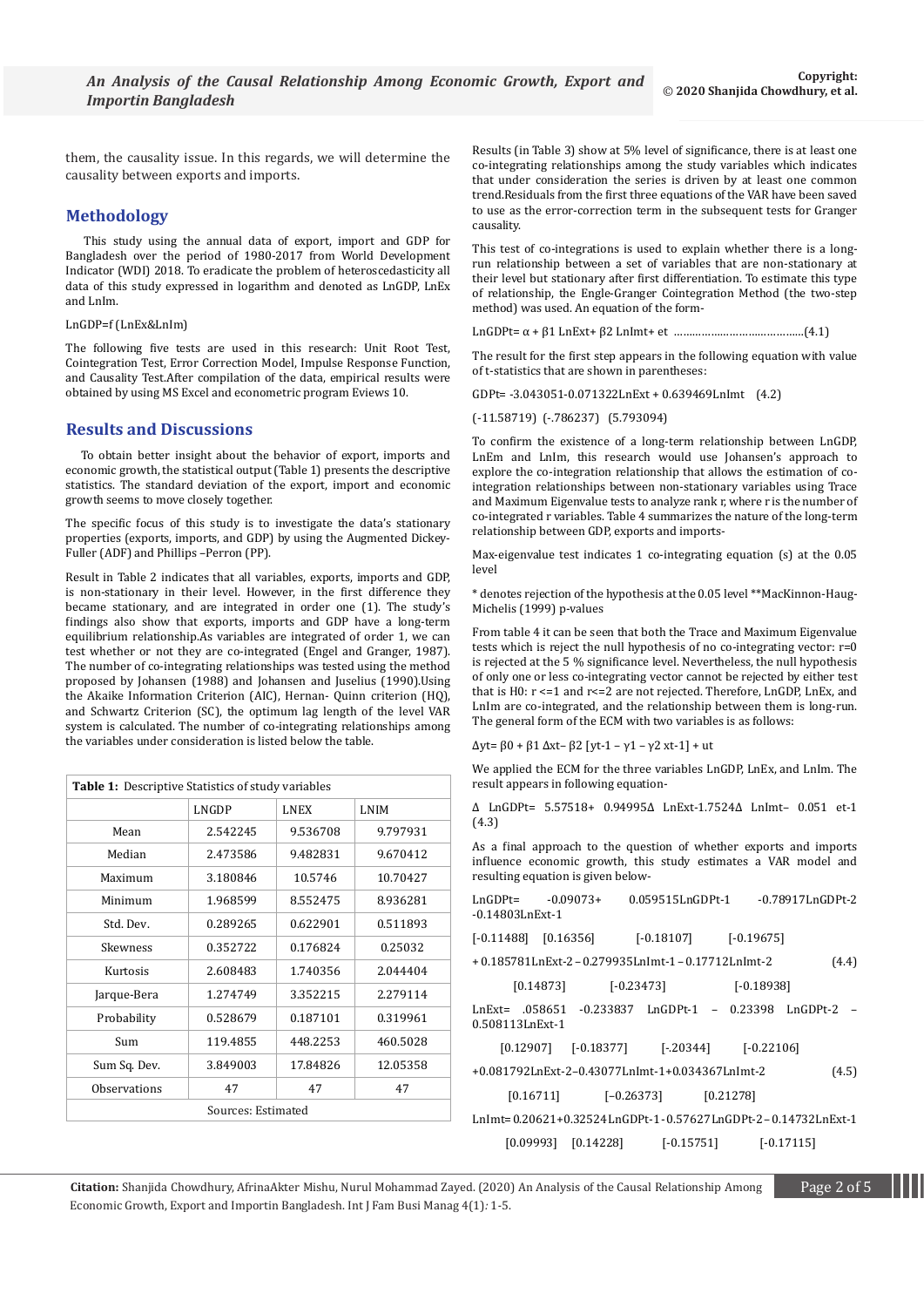| Table2: Unit Root Tests (ADF, PP) |               |                       |                 |               |             |  |  |
|-----------------------------------|---------------|-----------------------|-----------------|---------------|-------------|--|--|
|                                   | ADF(Constant) |                       | (PP) (Constant) | Order of      |             |  |  |
| Variables                         | Level         | 1 <sup>st</sup> Diff. | Level           | $1st$ Diff.   | Integration |  |  |
| LnGDP(Log<br>of GDP)              | 0.0089        | $-7.0828***$          | 1.1869          | $-11.4669***$ | $I{1}$      |  |  |
| LnEx(Log of<br>exports)           | 0.3757        | $-12.4176***$         | 0.8949          | $-12.0862***$ | $I{1}$      |  |  |
| LnIm (Log of<br>imports)          | $-0.1192$     | $-7.9023**$           | 0.363           | $-8.3141***$  | $I{1}$      |  |  |

Notes: \*\*\*, \*\* and \* indicate rejection of the null (variables are unit root/ non stationary) at the 1%, 5% and 10% level respectively. Sources: Estimated

## **Table 3**: VAR Lag Order Selection Criteria

| Lag      | LogL     | LR       | <b>FPE</b> | <b>AIC</b>  | <b>SC</b>   | HQ         |
|----------|----------|----------|------------|-------------|-------------|------------|
| $\bf{0}$ | 78.916   | NA       | 5.88E-06   | $-3.53098$  | $-3.4081$   | $-3.48567$ |
|          | 191.644  | 204.4804 | 4.73E-08   | $-8.35546$  | -7.86396    | $-8.17421$ |
| 2        | 212.614  | 35.5957* | $2.7e-08*$ | $-8.92388*$ | $-8.06367*$ | $-8.6062*$ |
| 3        | 219.7429 | 10.56226 | 3.03E-08   | $-8.82525$  | -7.59651    | $-8.37213$ |
| 4        | 227.196  | 10.39958 | 3.36E-08   | $-8.7533$   | -7.15593    | $-8.16424$ |

(\*) indicates lag order selected by the criterion

LR : sequential modified LR test statistic (each test at 5% level), FPE: Final prediction error, AIC: Akaike

information criterion, SC : Schwarz information criterion, HQ : Hannan-Quinn information criterion Sources: Estimated. Sources: Estimated.

| Table 4: Johansen Co-integration Test ResultUnrestricted Co-integration Rank Test (Trace) |            |                         |            |                               |            |  |  |
|-------------------------------------------------------------------------------------------|------------|-------------------------|------------|-------------------------------|------------|--|--|
| Variable                                                                                  |            | LnGDP,<br>LnEm,<br>LnIm |            |                               |            |  |  |
| H <sub>0</sub>                                                                            | H1         | Eigen                   | Trace      | <b>Critical Value</b>         | P-value    |  |  |
| No. of $CE(s)$                                                                            |            | value                   | Statistic  | (at 5% level of significance) |            |  |  |
| $r=0$                                                                                     | $r \geq 1$ | 0.469698                | 35.89446** | 29.79707                      | $0.0088**$ |  |  |
| $r \leq 1$                                                                                | $r=2$      | 0.143495                | 7.35057    | 15.49471                      | 0.5372     |  |  |
| $r \leq 2$                                                                                | $r=3$      | 0.008415                | 0.380289   | 3.841466                      | 0.5374     |  |  |
| Unrestricted Co-integration Rank Test (Maximum Eigenvalue)                                |            |                         |            |                               |            |  |  |
| Variable                                                                                  |            | LnGDP,<br>LnEm,<br>LnIm |            |                               |            |  |  |
| H <sub>0</sub>                                                                            | H1         | Eigen                   | Max-Eigen  | <b>Critical Value</b>         | P-value    |  |  |
| No. of $CE(s)$                                                                            |            | value                   | Statistic  | (at 5% level of significance) |            |  |  |
| $r=0$                                                                                     | $r=1$      | 0.469698                | 28.54389** | 21.13162                      | $0.0038**$ |  |  |
| $r=1$                                                                                     | $r=2$      | 0.143495                | 6.970281   | 14.2646                       | 0.4927     |  |  |
| $r=2$                                                                                     | $r=3$      | 0.008415                | 0.380289   | 3.841466                      | 0.5374     |  |  |
| Sources: Estimated                                                                        |            |                         |            |                               |            |  |  |

| <b>Table 5:</b> The Granger Causality Results among GDP, Exports and Imports |    |         |        |          |  |  |
|------------------------------------------------------------------------------|----|---------|--------|----------|--|--|
| Obs<br>Prob.<br>Null Hypothesis<br>F-Statistic<br>Decision                   |    |         |        |          |  |  |
| LnIm does not Granger Cause LnGDP                                            | 45 | 11.2733 | 0.0001 | rejected |  |  |
| 8.00E-05<br>LnGDP does not Granger Cause LnIm<br>12.0256<br>rejected         |    |         |        |          |  |  |

**Citation:** Shanjida Chowdhury, AfrinaAkter Mishu, Nurul Mohammad Zayed. (2020) An Analysis of the Causal Relationship Among Page 3 of 5 Economic Growth, Export and Importin Bangladesh. Int J Fam Busi Manag 4(1)*:* 1*-*5.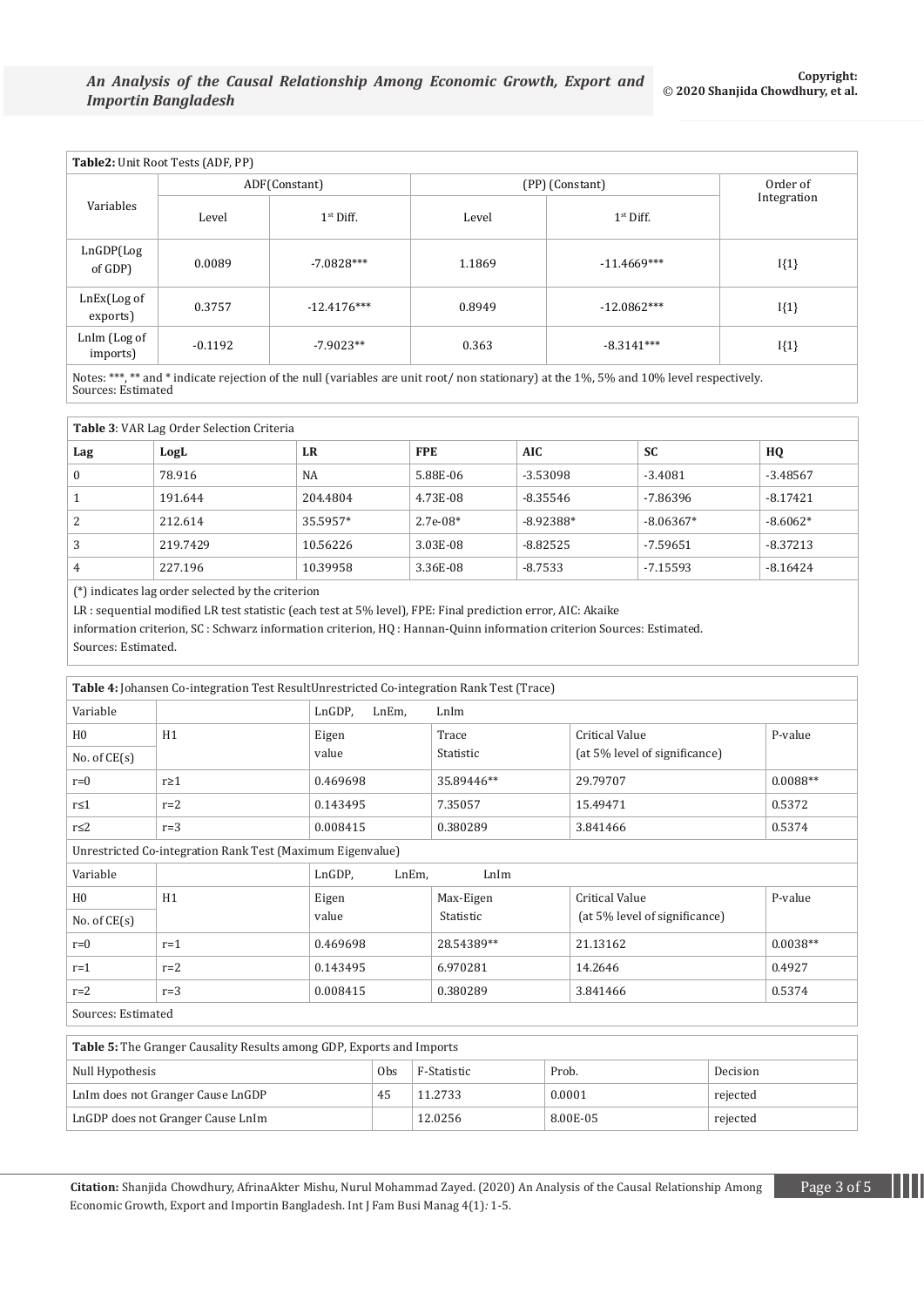#### *An Analysis of the Causal Relationship Among Economic Growth, Export and Importin Bangladesh* © **2020 Shanjida Chowdhury, et al.**

| LnEx does not Granger Cause LnGDP | 45 | 10.341  | 0.0002 | rejected          |  |  |
|-----------------------------------|----|---------|--------|-------------------|--|--|
| LnGDP does not Granger Cause LnEx |    | 0.65034 | 0.5273 | Can't be rejected |  |  |
| LnEx does not Granger Cause LnIm  | 45 | 6.41538 | 0.0038 | rejected          |  |  |
| LnIm does not Granger Cause LnEx  | 45 | 1.55654 | 0.2234 | Can't be rejected |  |  |
| Sources: Estimated                |    |         |        |                   |  |  |



 $LnEx$   $\rightarrow$   $LnIm$ 

#### Sources: Estimated

+0.0645LnExt-2+0.08625LnImt-1+0.28475LnImt-2 (4.6)

[0.12938] [0.20419] [0.01169]

VAR model construct the Impulse Response Function (IRF) to get the responses of each variable Figure 1.

To investigate the direction of the causality for the study variables Granger Causality technique has been used-Table 5

From table 6 it can be seen that there is a bilateral causality relationship between import and GDP. There is a unidirectional causal relationship export to GDP. So from this result it can be concluded that if exports sector takes place top of the country future attention to improve the country GDP, needs more proper way of utilizing in this sector. The third causality relationship is between exports and imports in Bangladesh. The finding indicates that there is unidirectional causality between exports and imports as exports because the imports, but an import does not cause the exports.

**Citation:** Shanjida Chowdhury, AfrinaAkter Mishu, Nurul Mohammad Zayed. (2020) An Analysis of the Causal Relationship Among Page 4 of 5 Economic Growth, Export and Importin Bangladesh. Int J Fam Busi Manag 4(1)*:* 1*-*5.

**Copyright:**